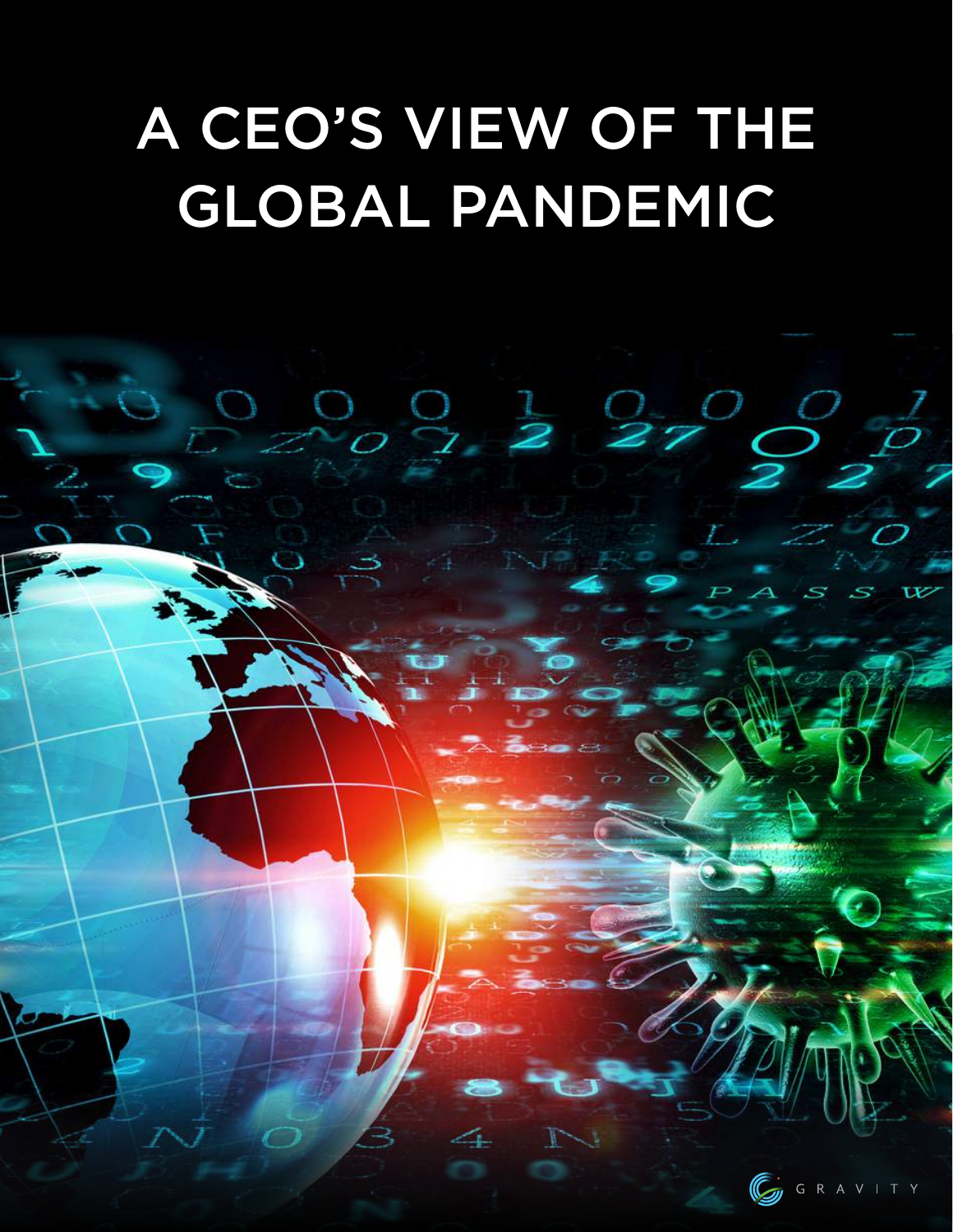Gravity Supply Chain Solutions

**I had never envisaged that I might witness or perhaps, worse still, be part of a global pandemic. Let alone one that has resulted in such a tragic loss of lives, and I want to take time to convey my honest and sincere**  condolences to all those affected.

What we are experiencing as a world now, reminds me of the epidemics and global conflicts we learned about as part of history lessons in school. However, we are now living with what the future generation will be studying for their history lessons. Furthermore, I never envisaged watching global supply and supply chains collapse to the magnitude we are witnessing here right now. I've been involved with supply chains for almost 34 years, primarily in apparel/FMCG sectors, and formed Gravity Supply Chain to bring the fundamentals of supply chain management onto a global platform. My vision was to enable businesses regardless of size, location, industry, or vertical, to adapt, and become digitized. Ultimately, the need to digitize, and become a digital business has never been greater than now.

For close on a month, a trickle effect on re-opening and gradually getting up to capacity output has affected the supply chain from both labor as well as capability perspectives.

However, now China is 'open,' the ripple effect and impact of COVID-19 is far more significant than many of us could ever have imagined.

The outbreak of Novel Coronavirus (named by WHO as COVID-19) got identified as a significant issue during the annual Chinese New Year period... a period when China closes and production stops.

Chinese New Year (CNY) is perhaps one of the most significant traditional peak seasons for many brands and retailers, and when there is an increased rush and push within production to manufacture products to counterbalance the closed period.

> 2 Secondly, but equally, as relevant, factories that haven't had orders canceled are still producing in 'open countries' like China. The products getting



This surge is typical, and retailers and many industries are used to the fact that while there is a push to ship, not everything leaves on time, or as scheduled in times of known risks within the supply chain.

#### **Now bring in COVID-19:**

- ▶ China did not re-open
- ▶ Factories remained closed for weeks.

**So**... what is happening?

#### **Well**...

- ▶ China finally opened
- ▶ vessels started calling
- ▶ merchandise started moving

#### **However, there is a two-fold problem!**

Merchandise on the water is now 'out of season' - **1** Vessels that have departed/started to arrive, are merely transporting products no one wants. It's highly likely the vessels are carrying orders that some or many retailers have canceled. But, even if they didn't get canceled, who is going to buy the merchandise? Retail outlets are closed, countries are in lockdown, and even e commerce would struggle to shift merchandise that is out of season. Other than the largest ever markdown, this merchandise is, for all intents and purposes, dead stock - obsolete.

### Graham Parker CEO, Gravity Supply Chain Solutions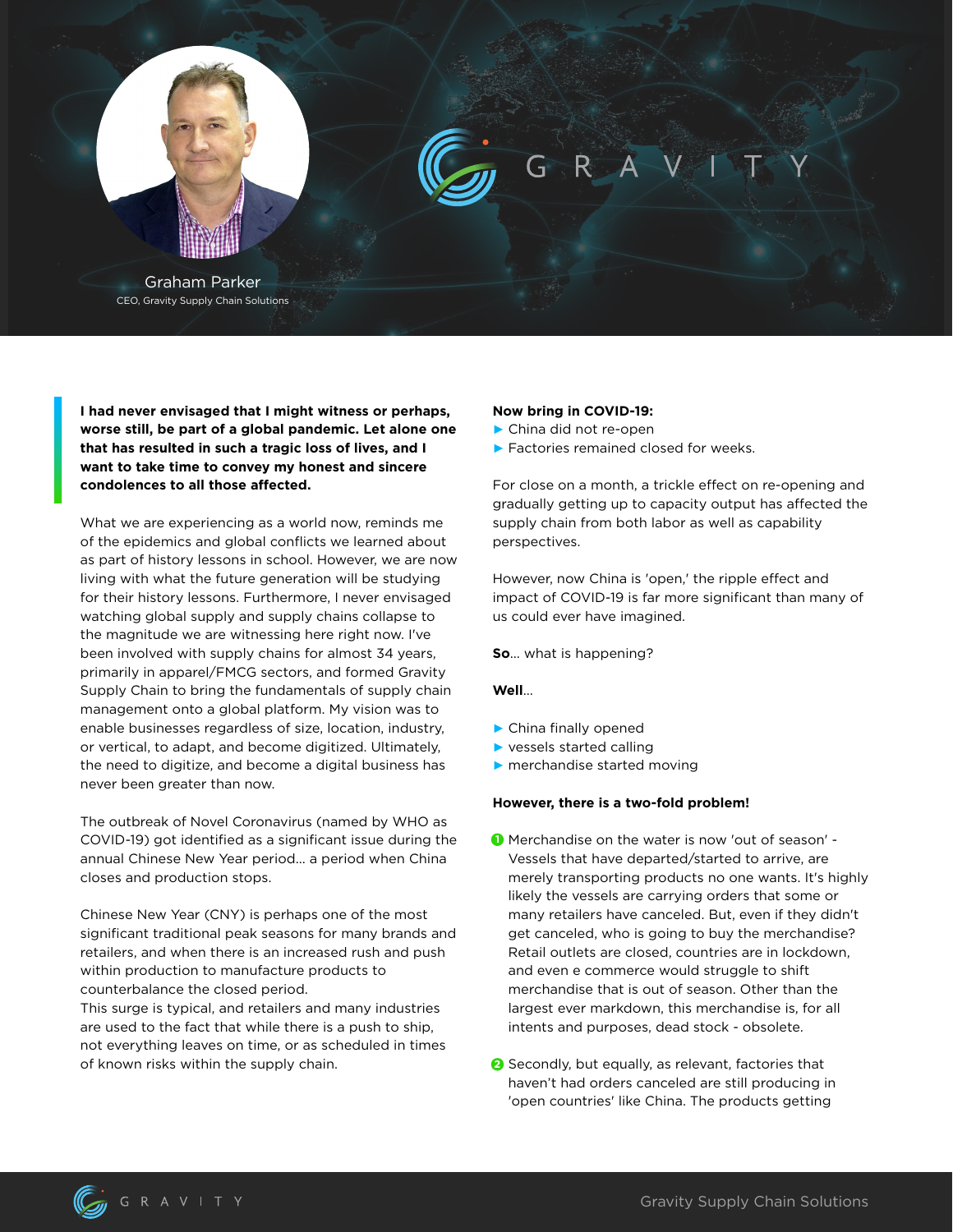Gravity Supply Chain Solutions



manufactured for export are also greatly affected due to the lockdown status of the destination countries. Moreover, are these products still in season, and do they still hold value within the countries experiencing lockdown?

**The I.S.C. region** as a whole is majority closed as part of a lockdown alongside the S.E.A. region or because there are no orders.. However, there are differences:

## **Who is going to buy this out of date, no longer trending merchandise?**

Let's add furloughs and redundancies to the mix: There is no doubt, whatsoever, that money is going to be exceptionally tight all round. Therefore the second wave of arrivals will be the same as the first and straight into markdown at best, or as we see globally - **CANCELED**.

To echo this, despite China being open, and virtually back to standard capacity, the orders are not there - the carriers are preparing for blank sailings/reduced sailings again. The South China Morning Post's **['Coronavirus:](https://www.scmp.com/economy/china-economy/article/3078233/coronavirus-global-trade-braces-tidal-wave-ahead-shutdown)  [global trade braces for 'tidal wave' ahead, as shutdown](https://www.scmp.com/economy/china-economy/article/3078233/coronavirus-global-trade-braces-tidal-wave-ahead-shutdown)  [batters supply chains'](https://www.scmp.com/economy/china-economy/article/3078233/coronavirus-global-trade-braces-tidal-wave-ahead-shutdown)** article, confirms that carriers are confirming blank sailings at extremely short notice.

#### **The mix is becoming thicker still:**

Regional manufacturing countries in Asia are largely closed. Once again, this is a two-fold issue.

► China is open - but with limited orders

► I.S.C. and S.E.A. are closed with a wave of orders to fulfill that will likely get canceled if they've not already been.

**The S.E.A. region** was, however, already in big trouble when China closed as they procure a vast majority of raw materials from China. As a result:

- ► not only were they not able to fulfill orders that were in season, when they were open
- ▶ now they have the unprecedented scenario of having two seasons canceled, with factories closing down altogether

During this crisis, and one that is still unfolding, businesses globally that have not digitized and don't have full visibility remain entirely in the dark.

Yes, we might all understand we're experiencing a global crisis; however, how many companies honestly know with certainty what stock they have in the factory, on order, in production, on quay, ready to export, in transit, landside arrived, en route to distribution centers? How many are genuinely digitized and able to provide information that is accessible for all key stakeholders in the business to view and make informed decisions with certainty in one place? Sure, you can just cancel the orders, and many have or will do so, but this only further compounds an already fragile situation further down the line.

But there's more to come! There is another problem looming. Buyers globally likely have not been able to make their usual buying trips to finalize orders for the forthcoming seasons. They may have alternative options; however, right here, this will/has caused another downturn in orders getting raised on the sourcing origins.

Factories who are already in trouble will now find themselves in a significant crisis that will undoubtedly result in additional staff layoffs, complete closure, and potential bankruptcy if this is not already the case.

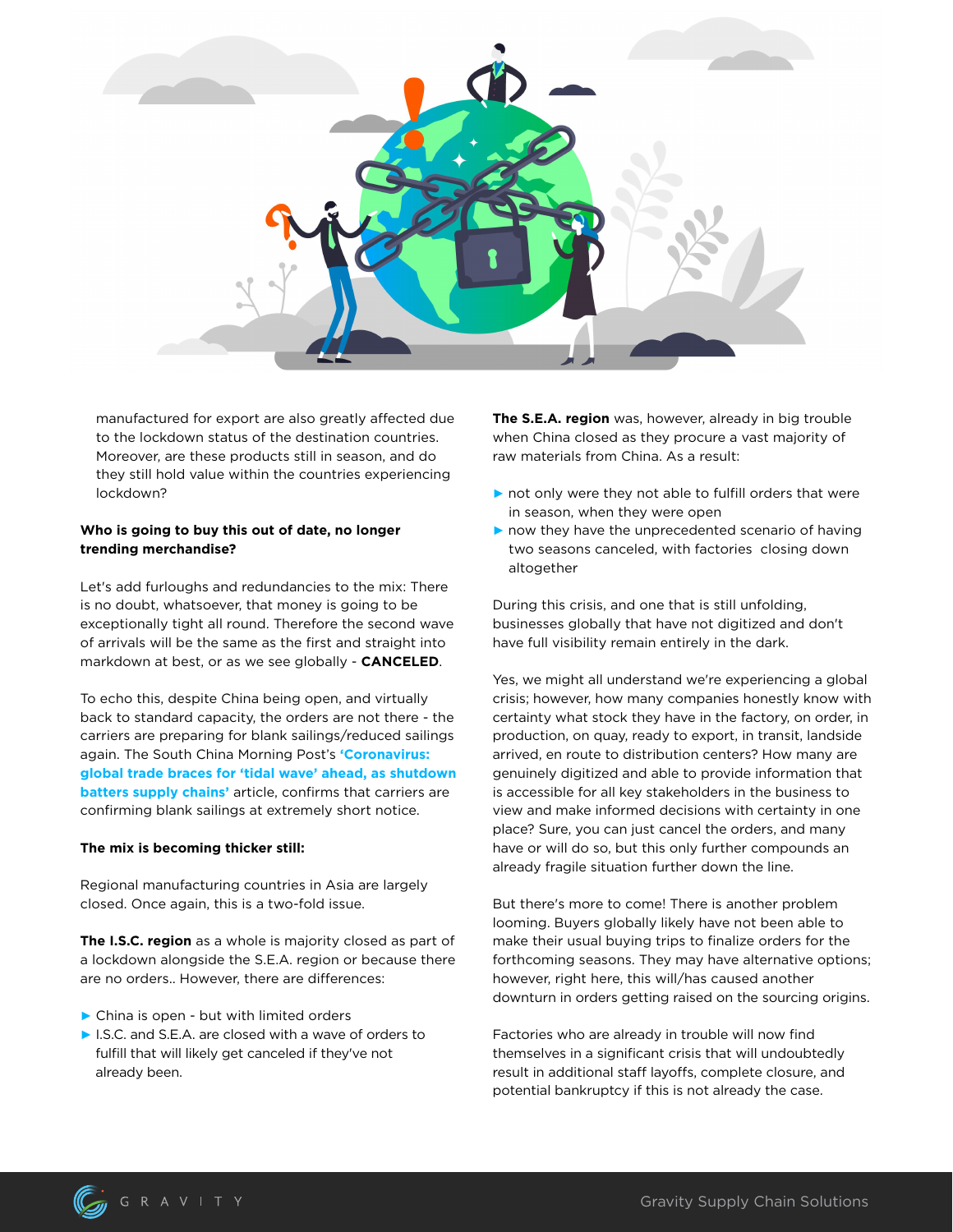

#### **So what will happen when the crisis begins to level out?**

As with everything that has a beginning, there is an end. However, there is no guaranteeing the end will be a happy one, particularly in a scenario that many, if not most, are experiencing now. It is highly likely that when an ending is in sight, rush buying and demand issues will occur, create unprecedented demand on the raw materials and fabric mills/suppliers, and once again on the factories.

year. Layoffs in the garment manufacturing area counted for 500,000 jobs,' and according to The Guardian newspaper, in their recent **['Garment workers face](https://www.theguardian.com/global-development/2020/mar/19/garment-workers-face-destitution-as-covid-19-closes-factories)  [destitution as Covid-19 closes factories'](https://www.theguardian.com/global-development/2020/mar/19/garment-workers-face-destitution-as-covid-19-closes-factories)** article, 'The situation for garment workers in Cambodia and Myanmar is already dire as local media reports suggest up to 10% of factories in the Yangon region of Myanmar are already closed, with workers not being paid their salaries. In Cambodia, tens of thousands of garment workers could also lose their jobs in the coming weeks if the flow of raw material into the country does not pick up.'

The demand crunch that will ensue will occur as a result of many factories globally closing. 100,000's of workers will find themselves unemployed and will move into other industries, and many factories will declare themselves

bankrupt. Numerous reports and studies are illustrating the same:

According to an article released by the **[Myanmar Times](https://www.mmtimes.com/news/pandemic-slow-myanmars-growth-drastically-analyst.html)**, a report released by Fitch Solutions Country Risk and Industry Research indicates that China's lockdown in January and February 2020, caused significant supply chain disruptions across the region. For Myanmar, a shortage of available cloth resulted in numerous factories having to close and garment sector lay-offs occurring. When you consider that 90 percent of the fabric processed in these factories gets sourced from China and the balance from countries such as Indonesia, South Korea, and Vietnam, it is little wonder that such dire consequences resulted as a result of COVID-19's impact on the sector.

Another report, released by THE WORLD BANK, **['East](https://www.worldbank.org/en/region/eap/publication/east-asia-pacific-economic-update)** 

**[Asia and the Pacific in the Time of COVID-19 – Regional](https://www.worldbank.org/en/region/eap/publication/east-asia-pacific-economic-update)  [Economic Update, April 2020'](https://www.worldbank.org/en/region/eap/publication/east-asia-pacific-economic-update)** states that, 'As of April 2020 Myanmar GDP Growth projected to slow to between 2-3% this fiscal year, manufacturing activity and exports expected to slow for the remainder of the fiscal

#### Other reports claim that:

► India's lockdown will have little impact due to the

majority of orders having already been canceled

- ► Bangladesh could experience a US\$6bn hit in exports orders during the fiscal year, ending July 2020
- ► Indonesian exports and imports from its top trading partners have halved since the first week of February

And, Just-style's **['China Exports hit as coronavirus](https://www.just-style.com/news/china-exports-hit-as-coronavirus-spreads-across-the-globe_id138445.aspx)  [spreads across the globe'](https://www.just-style.com/news/china-exports-hit-as-coronavirus-spreads-across-the-globe_id138445.aspx)** article cites how according to survey data from a weekly report by the China Textile Federation, 37% of the 242 companies surveyed, reported that on 25 March they had seen export orders canceled. With 26.4% saying they saw export orders at less than 50% of previous levels and additionally, exporters are experiencing cases where shipped goods are stranded or refused to be received on the other side, increasing the cost burden.

So, there is no doubting that the next challenge will be to

find alternative factories and/or sourcing origins, but this is not a quick fix:

- ► Factories need to get audited for sustainability and ethical trading
- ► Time to set up the tools and equipment specific to



Gravity Supply Chain Solutions